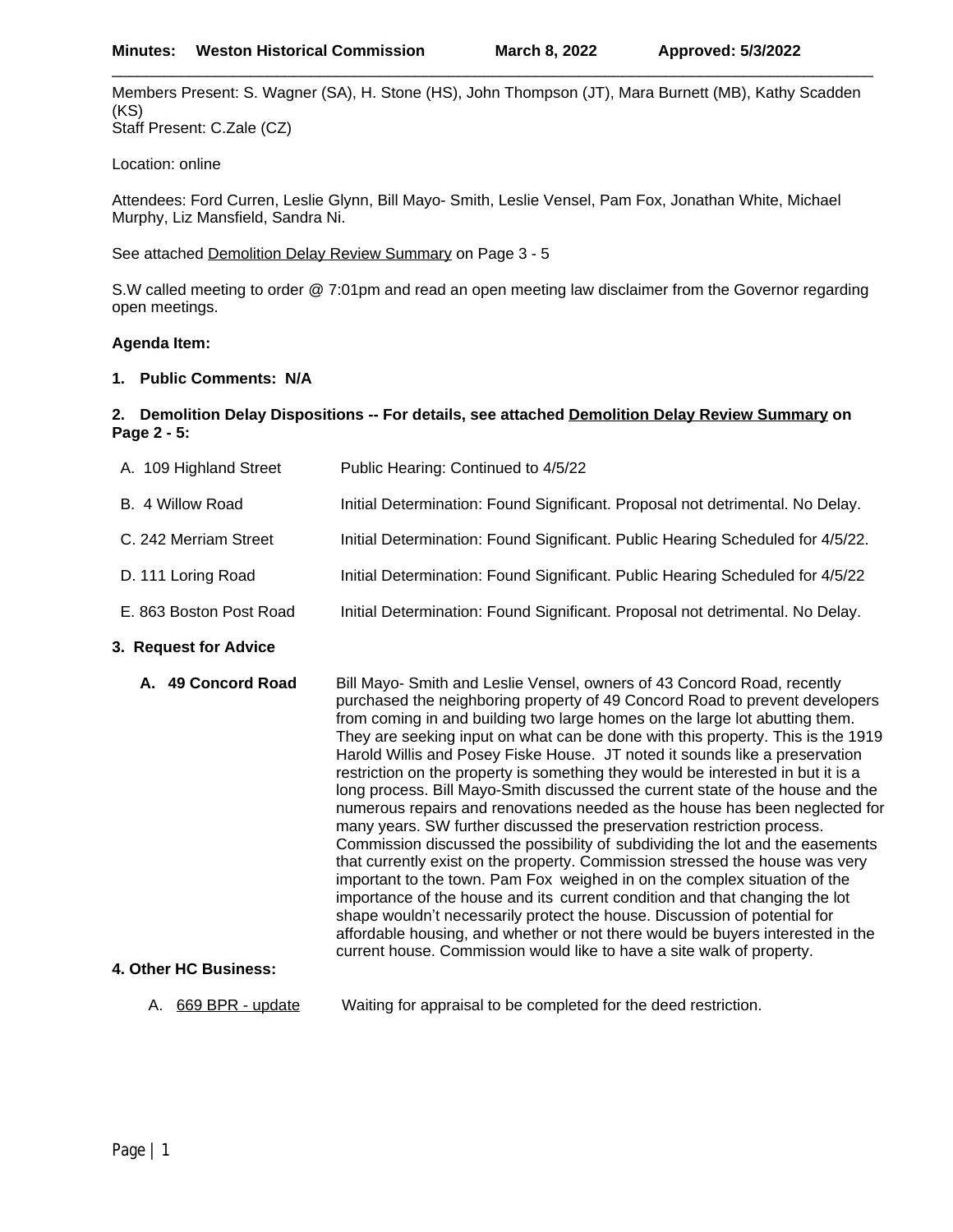\_\_\_\_\_\_\_\_\_\_\_\_\_\_\_\_\_\_\_\_\_\_\_\_\_\_\_\_\_\_\_\_\_\_\_\_\_\_\_\_\_\_\_\_\_\_\_\_\_\_\_\_\_\_\_\_\_\_\_\_\_\_\_\_\_\_\_\_\_\_\_\_\_\_\_\_\_\_\_\_\_\_\_\_\_\_\_\_

|    |                        | B. Fiske Law Office<br><b>Preservation</b><br><b>Restriction - update</b> | Pam Fox discussed previous correspondence regarding Golden Ball Tavern<br>holding the restriction. She suggested the Commission request to meet with<br>the GBT Board to inform them of the restriction and make a case for Golden<br>Ball Tavern holding the restriction. PH gave assurance to follow up.                                                                                                                                                                                                                                                                                                                                                                                                                                         |
|----|------------------------|---------------------------------------------------------------------------|----------------------------------------------------------------------------------------------------------------------------------------------------------------------------------------------------------------------------------------------------------------------------------------------------------------------------------------------------------------------------------------------------------------------------------------------------------------------------------------------------------------------------------------------------------------------------------------------------------------------------------------------------------------------------------------------------------------------------------------------------|
|    |                        | C. White Farm, historic<br>house at Cambridge<br>School of Weston         | JT provided update noting that Tom Galvin, Facilities Manager for CSW, has<br>spoken with MHC regarding the house and will be meeting again with the<br>Town Building Inspector and Fire Department. A builder has recently come in<br>to check out the building. HS noted the school should develop a program and<br>bring it to a builder or architect to design. JT stated that was in process.                                                                                                                                                                                                                                                                                                                                                 |
|    |                        | D. Louisa's Wall update                                                   | Leslie Glynn walked commission through Conditions Assessment of Louisa's<br>Wall prepared by Michael Weitzner. Leslie added her own edits and<br>comments to the assessment and requested any additional comments from<br>the Commission and then it will be brought before the Select Board.                                                                                                                                                                                                                                                                                                                                                                                                                                                      |
|    |                        | E. Town Center<br>Celebration                                             | SW discussed the Town Center Celebration scheduled for 5/21, the same day<br>as the Spring Fling. BPR will closed off and there will be events all day long.<br>The HC has offered to do several different tours of the cemeteries, Fiske Law<br>Office, and JST.                                                                                                                                                                                                                                                                                                                                                                                                                                                                                  |
|    |                        | F. 2022 Historical<br><b>Commission Awards</b>                            | SW and PH hoping to make this an annual award. Commission to brainstorm<br>ideas of people or projects deserving of recognition by the Historical<br>Commission. HS suggested that the commission make nominations and have<br>a discussion of nominees and make a vote. Additionally, HS acknowledged<br>that the owner of Florentine Frames in Weston Center framed the last award<br>certificate at no cost to the town.                                                                                                                                                                                                                                                                                                                        |
|    |                        | G. CSHDC-Kendal<br>Common Study<br>Committee<br><b>Nominees</b>           | HS and KS thanked for agreeing to be part of the Study Committee.<br>Nominees are currently being presented to the Select Board by Alfred<br>Aydelott at the SB meeting taking place tonight.                                                                                                                                                                                                                                                                                                                                                                                                                                                                                                                                                      |
|    | 5. Treasurer's Report: |                                                                           | JT gave update on current account status. \$576.00 left over from last year. He<br>stated that to date this year, \$142 was spent on printing and advertising and<br>\$196 for other expenses. PH clarified that the total annual budget is \$4500, but<br>that higher numbers may reflect the sale of a Taunton Blanket Chest as well as<br>a few additional items, \$10,000 of which will be given to Weston Historical<br>Society to help with new exhibit on JST. The additional \$15,000 is from the town<br>to finish up the cultural inventory list. JT made motion to approve Alphagraphics<br>bill for \$26.83, KS seconded. All in favor. JT made motion to approve Fastsigns<br>bill not to exceed \$200.00, MB seconded, All in Favor. |
|    |                        | 6. Administrative approval:                                               | Administrative approval issued for 75 Merriam Street (1926) wood stove<br>chimney addition.                                                                                                                                                                                                                                                                                                                                                                                                                                                                                                                                                                                                                                                        |
|    |                        | 7. Approval of minutes:                                                   | HS made motion to approve 11/16/21 minutes, MB seconded. All in favor.                                                                                                                                                                                                                                                                                                                                                                                                                                                                                                                                                                                                                                                                             |
| 8. |                        | Calendar                                                                  | April 5 <sup>th</sup> , 2022, May 3 <sup>rd</sup> , 2022                                                                                                                                                                                                                                                                                                                                                                                                                                                                                                                                                                                                                                                                                           |
| 9. |                        | <b>Adjournment:</b>                                                       | Meeting adjourned 9:07 pm.                                                                                                                                                                                                                                                                                                                                                                                                                                                                                                                                                                                                                                                                                                                         |

Respectfully submitted: Christine Zale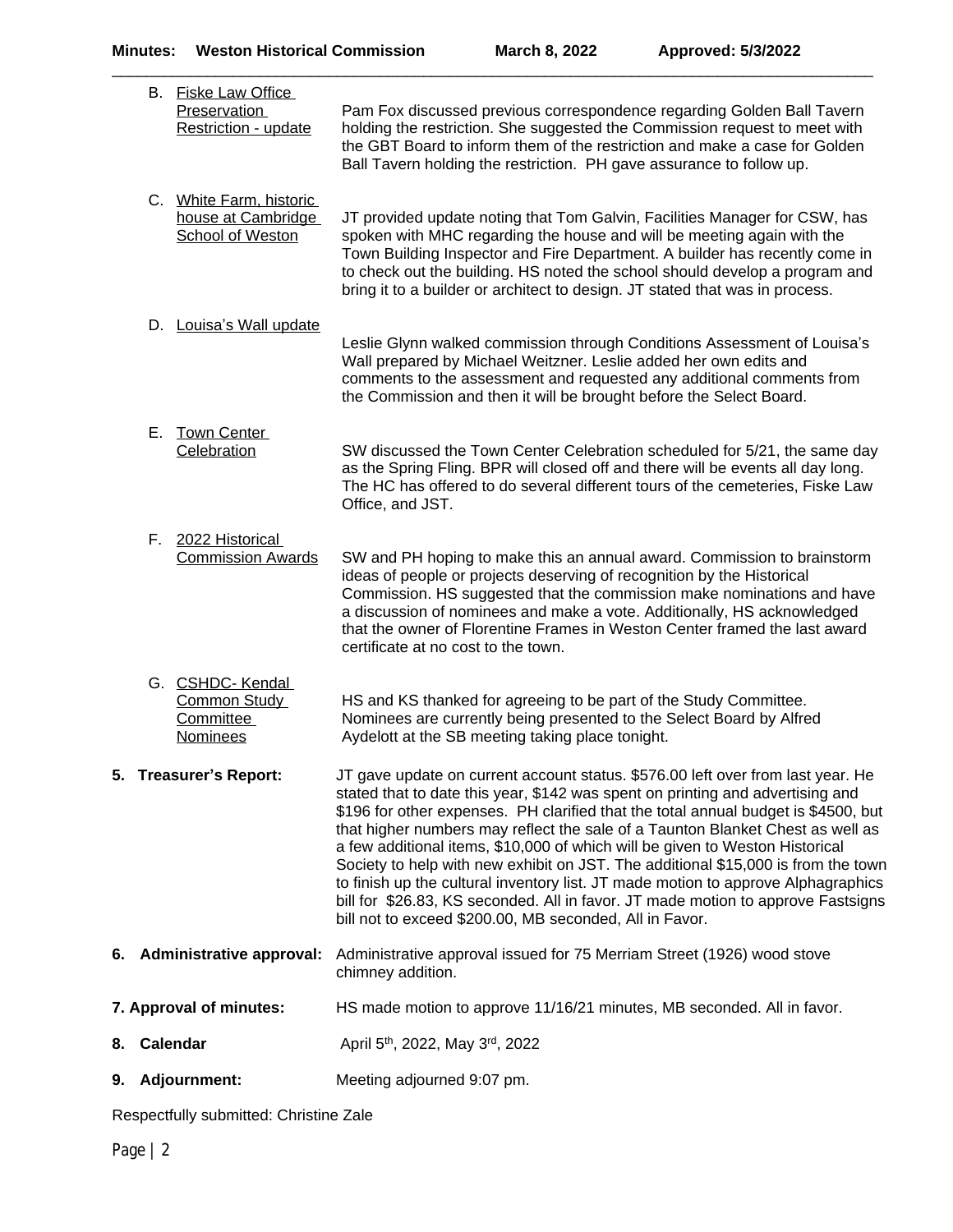\_\_\_\_\_\_\_\_\_\_\_\_\_\_\_\_\_\_\_\_\_\_\_\_\_\_\_\_\_\_\_\_\_\_\_\_\_\_\_\_\_\_\_\_\_\_\_\_\_\_\_\_\_\_\_\_\_\_\_\_\_\_\_\_\_\_\_\_\_\_\_\_\_\_\_\_\_\_\_\_\_\_\_\_\_\_\_\_

| <b>Demolition Delay Review Summary:</b>                                                          |                                                                                                                                                                                                                                                                                                                                                                                                                                                                                                                                                                                                                                                                                                                                                                                                                                                                                                                                                                                                                                                                                                                                                                                                                                                                                                                                                                                                                                                                                   |                                        |                                                                                                                                                                                                                                                                                                                                                                                                                                                               |                                      |                                                                       |  |
|--------------------------------------------------------------------------------------------------|-----------------------------------------------------------------------------------------------------------------------------------------------------------------------------------------------------------------------------------------------------------------------------------------------------------------------------------------------------------------------------------------------------------------------------------------------------------------------------------------------------------------------------------------------------------------------------------------------------------------------------------------------------------------------------------------------------------------------------------------------------------------------------------------------------------------------------------------------------------------------------------------------------------------------------------------------------------------------------------------------------------------------------------------------------------------------------------------------------------------------------------------------------------------------------------------------------------------------------------------------------------------------------------------------------------------------------------------------------------------------------------------------------------------------------------------------------------------------------------|----------------------------------------|---------------------------------------------------------------------------------------------------------------------------------------------------------------------------------------------------------------------------------------------------------------------------------------------------------------------------------------------------------------------------------------------------------------------------------------------------------------|--------------------------------------|-----------------------------------------------------------------------|--|
| A. Location and<br>Documentation                                                                 | <b>Process</b>                                                                                                                                                                                                                                                                                                                                                                                                                                                                                                                                                                                                                                                                                                                                                                                                                                                                                                                                                                                                                                                                                                                                                                                                                                                                                                                                                                                                                                                                    | Applicant(s)<br>Present                | <b>Building Data</b>                                                                                                                                                                                                                                                                                                                                                                                                                                          | <b>Proposed</b><br><b>Demolition</b> | <b>Notes</b>                                                          |  |
| 109 Highland Ave<br>MHC Form B                                                                   | <b>Public Hearing</b>                                                                                                                                                                                                                                                                                                                                                                                                                                                                                                                                                                                                                                                                                                                                                                                                                                                                                                                                                                                                                                                                                                                                                                                                                                                                                                                                                                                                                                                             | N/A                                    | 2 story, approx.<br>1757                                                                                                                                                                                                                                                                                                                                                                                                                                      | Replace 18<br>windows                | Previously found<br>significant.<br>Continued to<br>4/5/2022 hearing. |  |
|                                                                                                  |                                                                                                                                                                                                                                                                                                                                                                                                                                                                                                                                                                                                                                                                                                                                                                                                                                                                                                                                                                                                                                                                                                                                                                                                                                                                                                                                                                                                                                                                                   |                                        | Discussion: No new information has been received from the applicant. Commission ok<br>with continuing the hearing again and keeping the item on the agenda.                                                                                                                                                                                                                                                                                                   |                                      |                                                                       |  |
|                                                                                                  |                                                                                                                                                                                                                                                                                                                                                                                                                                                                                                                                                                                                                                                                                                                                                                                                                                                                                                                                                                                                                                                                                                                                                                                                                                                                                                                                                                                                                                                                                   |                                        | Disposition: JT made motion to continue hearing to 4/5/2022, KS second. All in favor.                                                                                                                                                                                                                                                                                                                                                                         |                                      |                                                                       |  |
| <b>B. Location and</b><br><b>Documentation</b>                                                   | <b>Process</b>                                                                                                                                                                                                                                                                                                                                                                                                                                                                                                                                                                                                                                                                                                                                                                                                                                                                                                                                                                                                                                                                                                                                                                                                                                                                                                                                                                                                                                                                    | Applicant(s)<br><b>Present</b>         | <b>Building Data</b>                                                                                                                                                                                                                                                                                                                                                                                                                                          | Proposed<br><b>Demolition</b>        | <b>Notes</b>                                                          |  |
| <b>4 Willow Road</b><br>MHC Form B                                                               | Initial<br>Determination                                                                                                                                                                                                                                                                                                                                                                                                                                                                                                                                                                                                                                                                                                                                                                                                                                                                                                                                                                                                                                                                                                                                                                                                                                                                                                                                                                                                                                                          | Marc Prufer<br>and Sam<br>Soderholm; C | 1928, 2 1/2 story<br><b>English Revival</b>                                                                                                                                                                                                                                                                                                                                                                                                                   | Window                               | Found<br>Replacements Significant. No<br>Delay                        |  |
|                                                                                                  | Discussion: SW briefed the commission on the informal consultation that was had at<br>last month's meeting and read the history of the property from the MACRIS form.                                                                                                                                                                                                                                                                                                                                                                                                                                                                                                                                                                                                                                                                                                                                                                                                                                                                                                                                                                                                                                                                                                                                                                                                                                                                                                             |                                        |                                                                                                                                                                                                                                                                                                                                                                                                                                                               |                                      |                                                                       |  |
|                                                                                                  | Marc Prufer, described the submission materials and noted having dropped off existing<br>window and replacement window for viewing at the building department. Marc Prufer<br>gave summary of the existing conditions and the proposal. The original 1920's Hopes<br>non-thermally broken steel windows with single glazed leaded-glass were completely<br>restored in 2012. Reilly wood doors and double-hung windows with single-glazed<br>leaded glass panels were in installed in 2012 to replace original wood doors and<br>double-hung windows. Unfortunately, since then all these have presented with<br>significant air and water infiltration issues. The owners have undertaken several<br>professional analyses, as well as a mock-up, to try to ameliorate the problems.<br>Under the direction of Solderholm Builders, they propose to replace these windows and<br>doors with new c. 2021 historically appropriate thermally-broken insulated SDL Hopes<br>steel windows and KSD wood SDL Sash retrofit into the Reilly Frames. The SDL<br>windows will mimic the existing muntin leaded glass patterns and will use low-iron, low<br>E glass. Marc Prufer to submit new plans dated 3/1/2022.<br>Disposition: KS made motion to find the house Significant based on its history and<br>architecture, HS seconded. All in favor. HS moved to approved window replacements<br>as presented, to not bring the project to a public hearing and not impose a delay. KS |                                        |                                                                                                                                                                                                                                                                                                                                                                                                                                                               |                                      |                                                                       |  |
| C. Location and<br><b>Documentation</b>                                                          | seconded,<br><b>Process</b>                                                                                                                                                                                                                                                                                                                                                                                                                                                                                                                                                                                                                                                                                                                                                                                                                                                                                                                                                                                                                                                                                                                                                                                                                                                                                                                                                                                                                                                       | Applicant(s)<br><b>Present</b>         | <b>Building Data</b>                                                                                                                                                                                                                                                                                                                                                                                                                                          | <b>Proposed</b><br><b>Demolition</b> | <b>Notes</b>                                                          |  |
| 242 Merriam<br><b>Street</b><br>MHC Form A<br>(Silver Hill National<br><b>Register District)</b> | Initial<br>Determination                                                                                                                                                                                                                                                                                                                                                                                                                                                                                                                                                                                                                                                                                                                                                                                                                                                                                                                                                                                                                                                                                                                                                                                                                                                                                                                                                                                                                                                          | Leslie Glynn &<br>Jim Polando; O       | 1932, 1 1/2 story<br><b>Colonial Revival</b>                                                                                                                                                                                                                                                                                                                                                                                                                  | <b>Dormers</b>                       | Found<br>Significant. Public<br>Hearing 4/5/22                        |  |
|                                                                                                  |                                                                                                                                                                                                                                                                                                                                                                                                                                                                                                                                                                                                                                                                                                                                                                                                                                                                                                                                                                                                                                                                                                                                                                                                                                                                                                                                                                                                                                                                                   |                                        | <b>Discussion:</b> SW gave overview of the property and read the inventory form. The house<br>is located within the Silver Hill National Register Historic and is identified as a<br>contributor to the district. Because of its age, condition and location in the Silver Hill<br>District the Historical Commission voted the house significant. SW noted the rear of the<br>property has had an addition but the front of the house has remained original. |                                      |                                                                       |  |
|                                                                                                  |                                                                                                                                                                                                                                                                                                                                                                                                                                                                                                                                                                                                                                                                                                                                                                                                                                                                                                                                                                                                                                                                                                                                                                                                                                                                                                                                                                                                                                                                                   |                                        | Leslie Glynn presented her proposed plans and drawings to the Commission. The<br>application is to remove a portion of the roof to add two new dormers to the front of the<br>house. The Commission felt that the change was respectful to the original house and                                                                                                                                                                                             |                                      |                                                                       |  |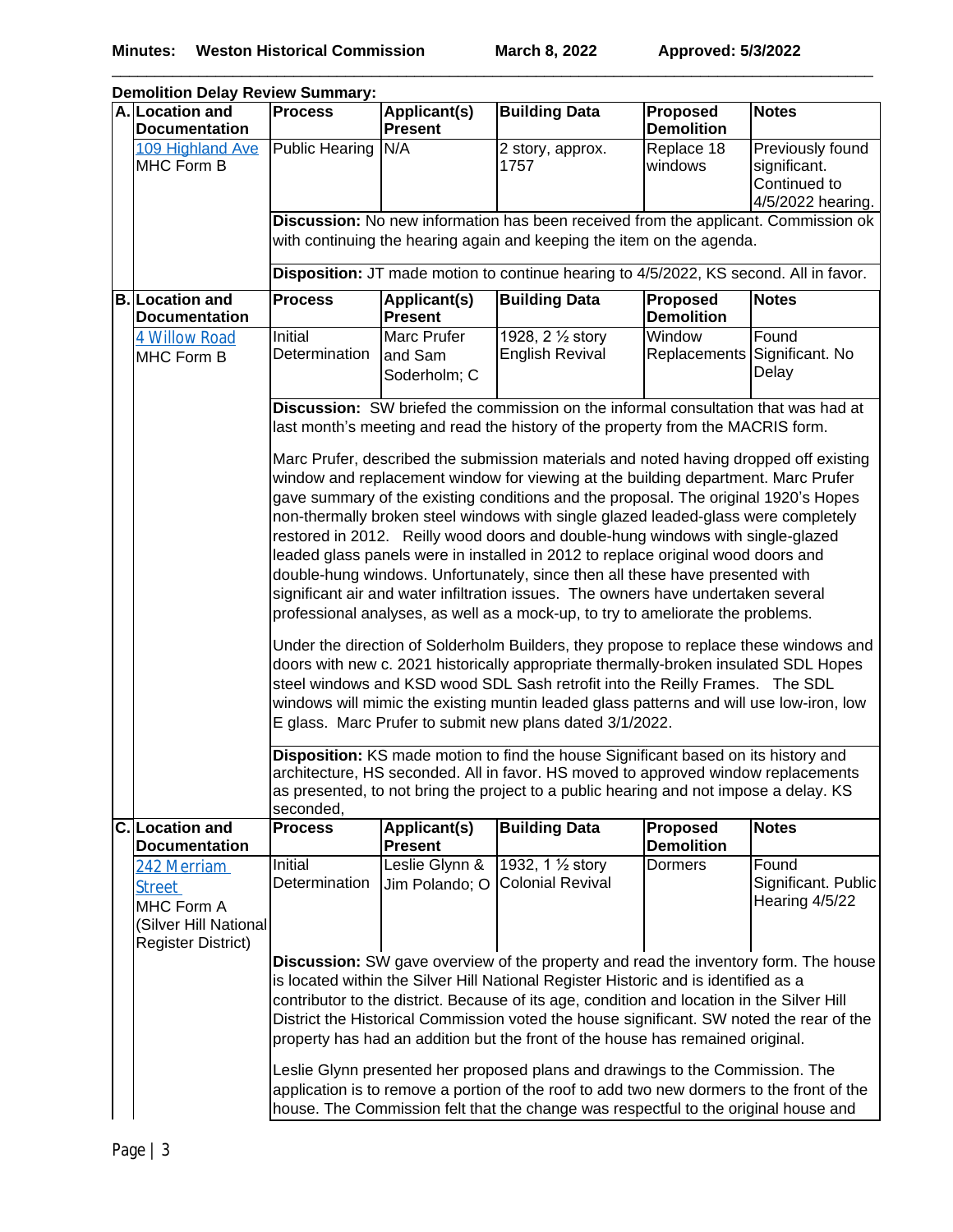|                                                                                                                                                                                                                                                                                                                                                                                                                                                                                                                                                                                                                                                                                                              |                                                                                            |                                                                                                                                                                                                                                                                                                                                                                                                                                                                                                                                                                                                                                                                                                                                                                                                          | windows will have true divided lites.                                  | windows, aside from one window in the shower, will be wood material. All the newhe        |                               |                                                |
|--------------------------------------------------------------------------------------------------------------------------------------------------------------------------------------------------------------------------------------------------------------------------------------------------------------------------------------------------------------------------------------------------------------------------------------------------------------------------------------------------------------------------------------------------------------------------------------------------------------------------------------------------------------------------------------------------------------|--------------------------------------------------------------------------------------------|----------------------------------------------------------------------------------------------------------------------------------------------------------------------------------------------------------------------------------------------------------------------------------------------------------------------------------------------------------------------------------------------------------------------------------------------------------------------------------------------------------------------------------------------------------------------------------------------------------------------------------------------------------------------------------------------------------------------------------------------------------------------------------------------------------|------------------------------------------------------------------------|-------------------------------------------------------------------------------------------|-------------------------------|------------------------------------------------|
|                                                                                                                                                                                                                                                                                                                                                                                                                                                                                                                                                                                                                                                                                                              |                                                                                            | Disposition: HS made motion to find the house significant, KS seconded. All in favor.<br>JT made motion to bring the application to a public hearing on 4/5/2022, HS second all<br>in favor.                                                                                                                                                                                                                                                                                                                                                                                                                                                                                                                                                                                                             |                                                                        |                                                                                           |                               |                                                |
|                                                                                                                                                                                                                                                                                                                                                                                                                                                                                                                                                                                                                                                                                                              | <b>Abbreviations</b>                                                                       | $C =$ Contractor                                                                                                                                                                                                                                                                                                                                                                                                                                                                                                                                                                                                                                                                                                                                                                                         |                                                                        | $O =$ Owner; OR = Owner's Representative; $D =$ Designer; Ar = Architect; Att = Attorney, |                               |                                                |
|                                                                                                                                                                                                                                                                                                                                                                                                                                                                                                                                                                                                                                                                                                              | C. Location and<br><b>Documentation</b>                                                    | <b>Process</b>                                                                                                                                                                                                                                                                                                                                                                                                                                                                                                                                                                                                                                                                                                                                                                                           | Applicant(s)<br><b>Present</b>                                         | <b>Building Data</b>                                                                      | Proposed<br><b>Demolition</b> | <b>Notes</b>                                   |
|                                                                                                                                                                                                                                                                                                                                                                                                                                                                                                                                                                                                                                                                                                              | 111 Loring Road<br>MHC Form B                                                              | Initial<br>Determination                                                                                                                                                                                                                                                                                                                                                                                                                                                                                                                                                                                                                                                                                                                                                                                 | <b>Bharath</b><br>Venkataraman;<br>O. Jason<br>Machudo; C              | 1933, Colonial<br><b>Revival Cape</b>                                                     | Change bow<br>window          | Found<br>Significant. Public<br>Hearing 4/5/22 |
| Discussion: PH is a neighbor of the applicant and recused herself from the Initial<br>Determination.<br>SW gave brief description of the application process and provided brief history and                                                                                                                                                                                                                                                                                                                                                                                                                                                                                                                  |                                                                                            |                                                                                                                                                                                                                                                                                                                                                                                                                                                                                                                                                                                                                                                                                                                                                                                                          |                                                                        |                                                                                           |                               |                                                |
|                                                                                                                                                                                                                                                                                                                                                                                                                                                                                                                                                                                                                                                                                                              |                                                                                            | description on the house. The application is to remove a lovely bay window on the first<br>floor of the house and to replace it with a combination of new casement windows.<br>Contractor Jason Machudo explained that the new window combination and<br>configuration is intended to mimic the original window. The opening is to remain the<br>same and they will be installing a three-unit bay with a fixed center window and<br>casement windows as flankers. Commission questioned and discussed the angle of the<br>new windows. No drawing was provided for the commission to review, and several<br>questions were asked about the installation and appearance of the proposal. The<br>commission asked and the owner agreed to provide a drawing to show how the<br>windows will be installed. |                                                                        |                                                                                           |                               |                                                |
|                                                                                                                                                                                                                                                                                                                                                                                                                                                                                                                                                                                                                                                                                                              | <b>Abbreviations</b>                                                                       | Disposition: JT made motion to find house significant due to age, condition and its<br>contribution to a scenic road. HS seconded, All in favor. KS made a motion to bring the<br>application to a public hearing on 4/5/2022. HS seconded, all in favor.<br>$O =$ Owner; OR = Owner's Representative; $D =$ Designer; Ar = Architect; Att = Attorney,                                                                                                                                                                                                                                                                                                                                                                                                                                                   |                                                                        |                                                                                           |                               |                                                |
|                                                                                                                                                                                                                                                                                                                                                                                                                                                                                                                                                                                                                                                                                                              | C. Location and<br><b>Documentation</b>                                                    | $C =$ Contractor<br><b>Process</b>                                                                                                                                                                                                                                                                                                                                                                                                                                                                                                                                                                                                                                                                                                                                                                       | Applicant(s)<br><b>Present</b>                                         | <b>Building Data</b>                                                                      | Proposed<br><b>Demolition</b> | <b>Notes</b>                                   |
|                                                                                                                                                                                                                                                                                                                                                                                                                                                                                                                                                                                                                                                                                                              | 863 Boston Post<br>Road<br>MHC Form B<br>(Boston Post Rd<br>National Register<br>District) | Initial<br>Determination                                                                                                                                                                                                                                                                                                                                                                                                                                                                                                                                                                                                                                                                                                                                                                                 | Gus Miragias;<br>O, Phil Hresko<br>& Elpida<br>Peristeropoulou<br>; Ar | 1827, 2 1/2 story<br><b>Federal Style</b>                                                 | Two rear<br>additions         | Found<br>Significant. No<br>delay.             |
|                                                                                                                                                                                                                                                                                                                                                                                                                                                                                                                                                                                                                                                                                                              |                                                                                            | <b>Discussion:</b> SW gave brief description of the property and noted that this application<br>had previously gone before the commission and was approved in 2019 but the<br>application has since expired.                                                                                                                                                                                                                                                                                                                                                                                                                                                                                                                                                                                             |                                                                        |                                                                                           |                               |                                                |
| Owner Gus Miragias gave brief overview of proposed daycare center and noted<br>minimal changes that have occurred since the Commission reviewed the proposal in<br>2019. The architectural proposal drawings presented are for Artisan Early Childcare<br>Center by HRESKO Associates, Inc. dated 1 March 2022 and 28 February 2019. They<br>show careful preservation of parts of the building visible from the street and sensitive<br>changes at the back side. A one-story addition is designed to be hidden behind the<br>single-story connection between the main block and the barn. A two-story addition is<br>planned to tuck behind the 2 1/2 story main block. Existing materials such as siding, |                                                                                            |                                                                                                                                                                                                                                                                                                                                                                                                                                                                                                                                                                                                                                                                                                                                                                                                          |                                                                        |                                                                                           |                               |                                                |